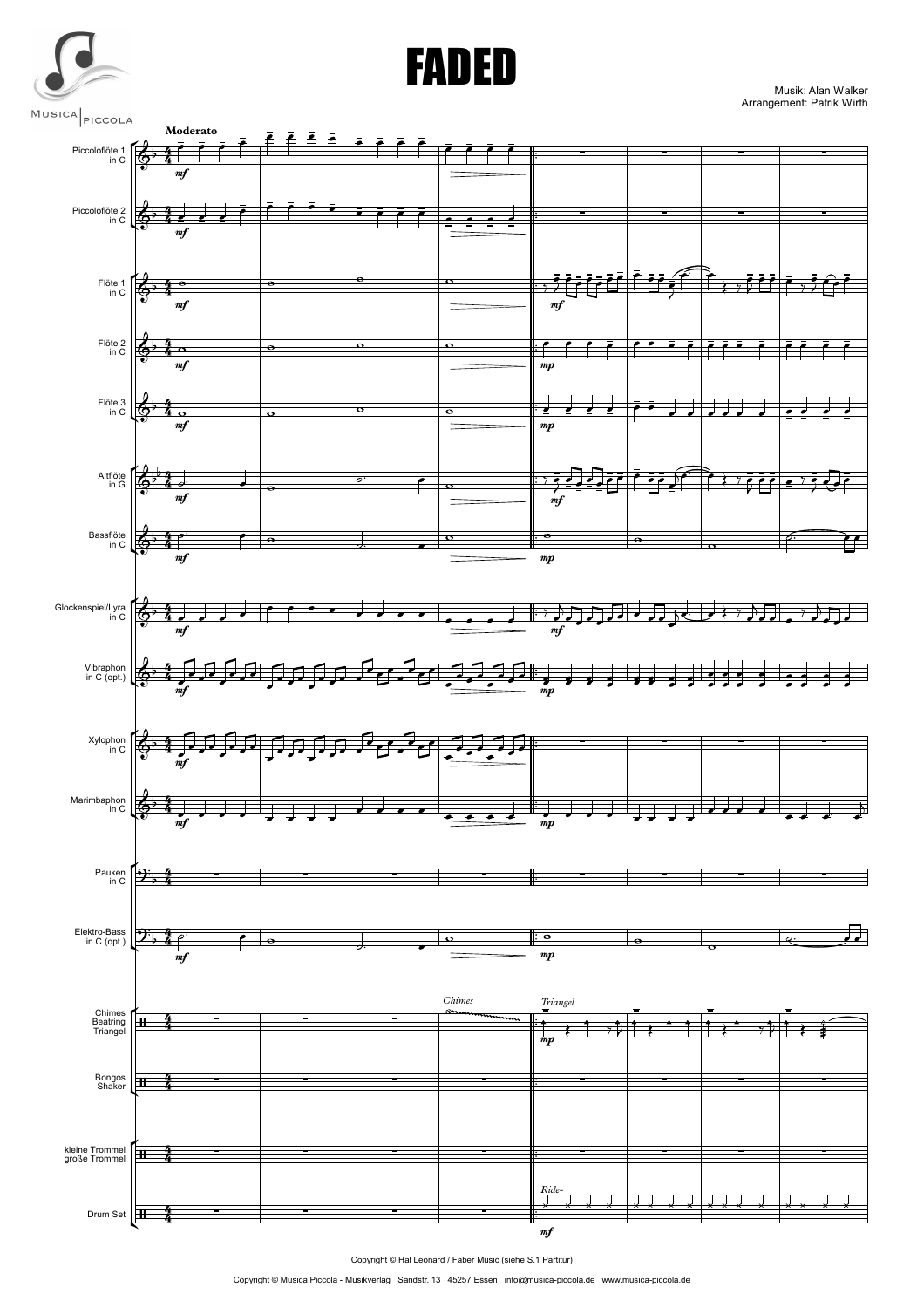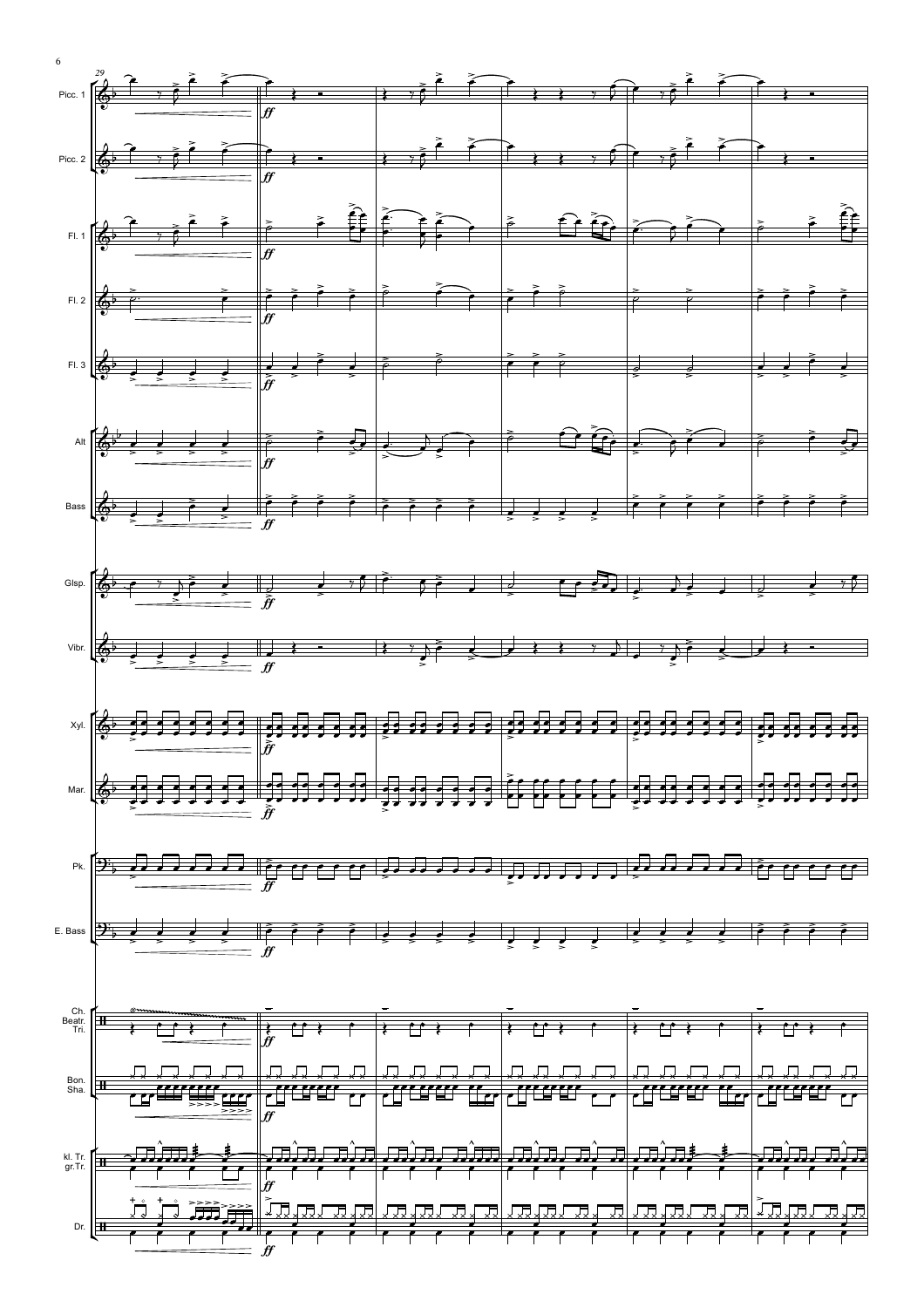





Copyright © Hal Leonard / Faber Music (siehe S.1 Partitur)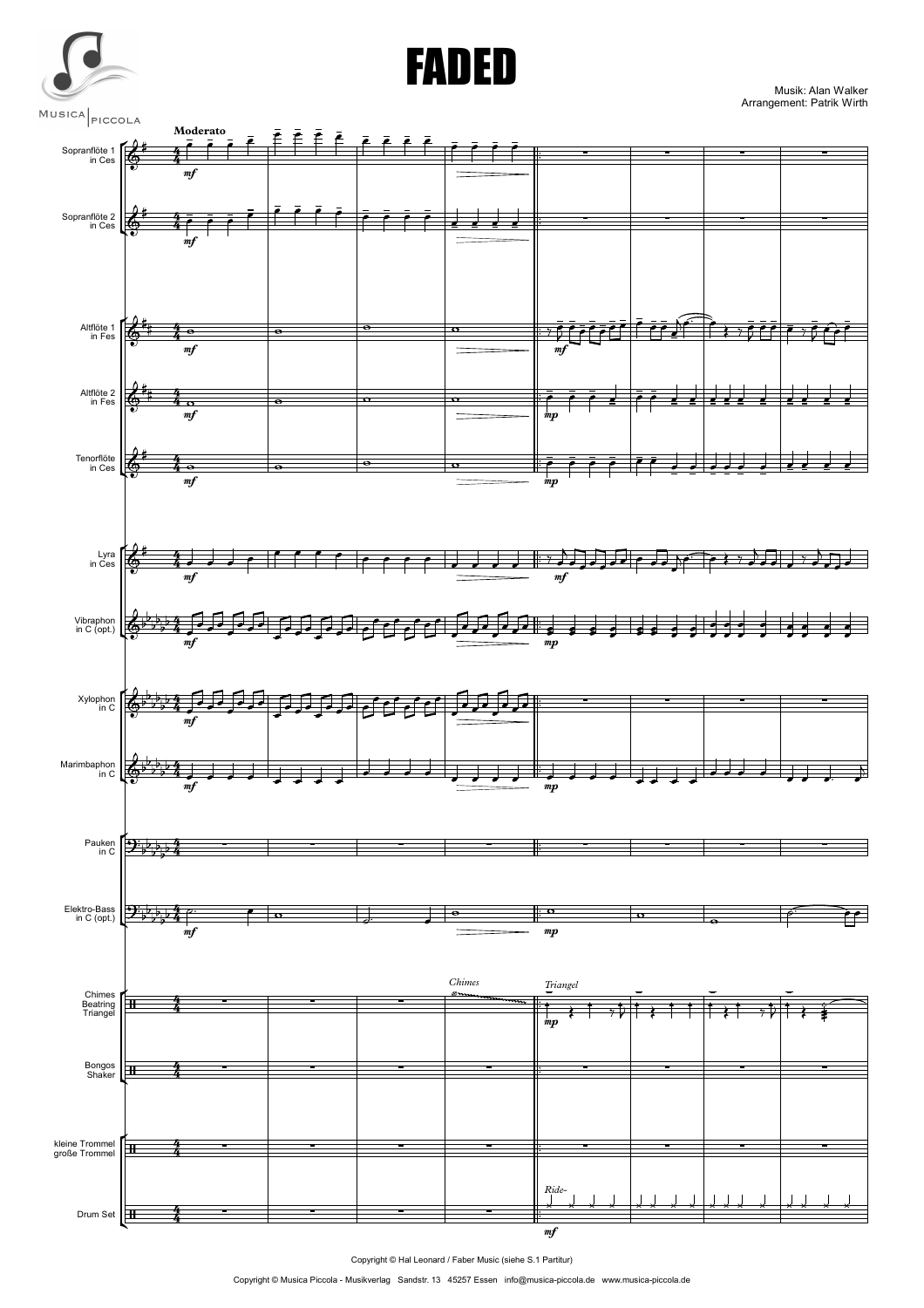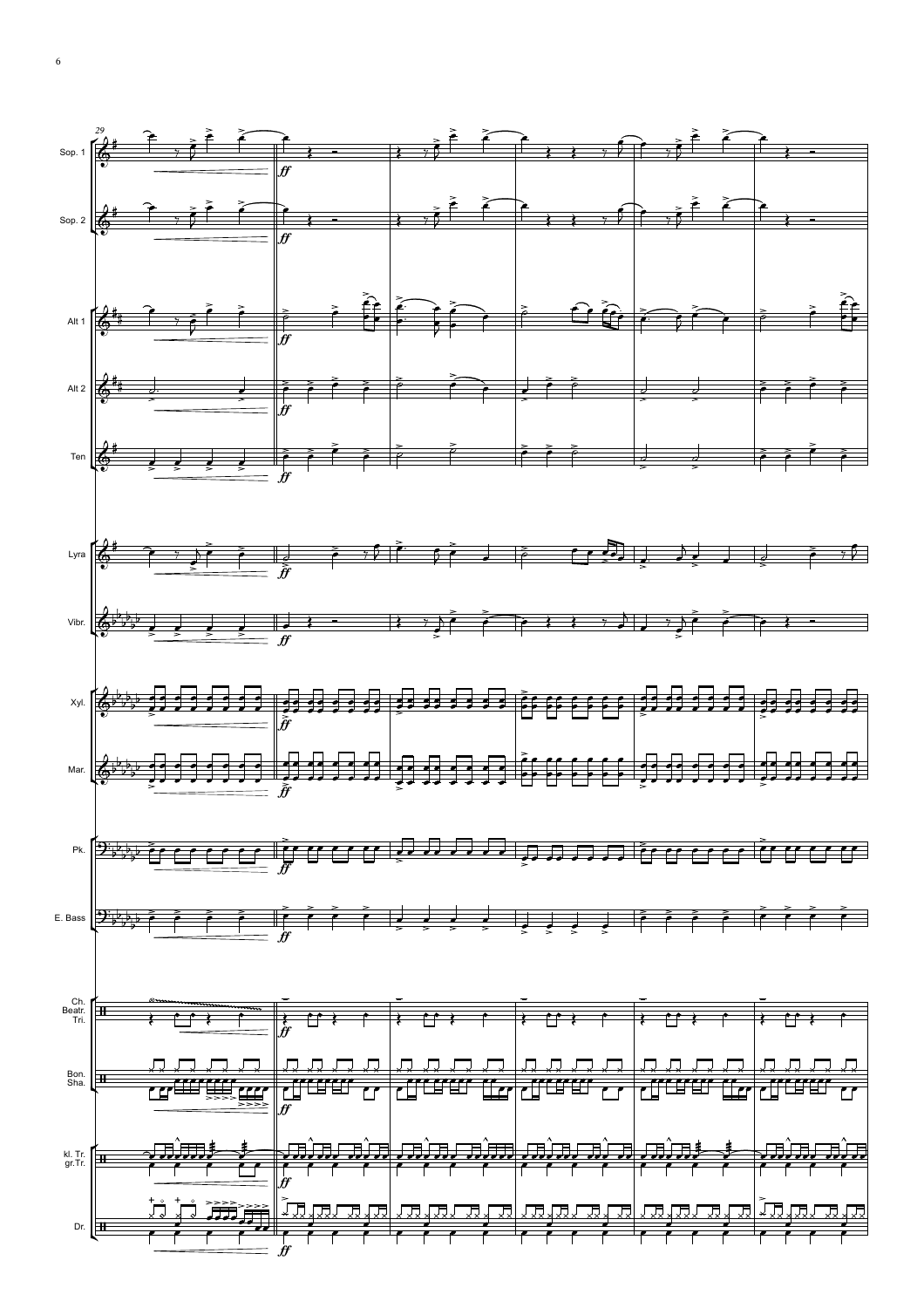



Musik: Alan Walker Arrangement: Patrik Wirth

















Copyright © Musica Piccola - Musikverlag Sandstr. 13 45257 Essen info@musica-piccola.de www.musica-piccola.de